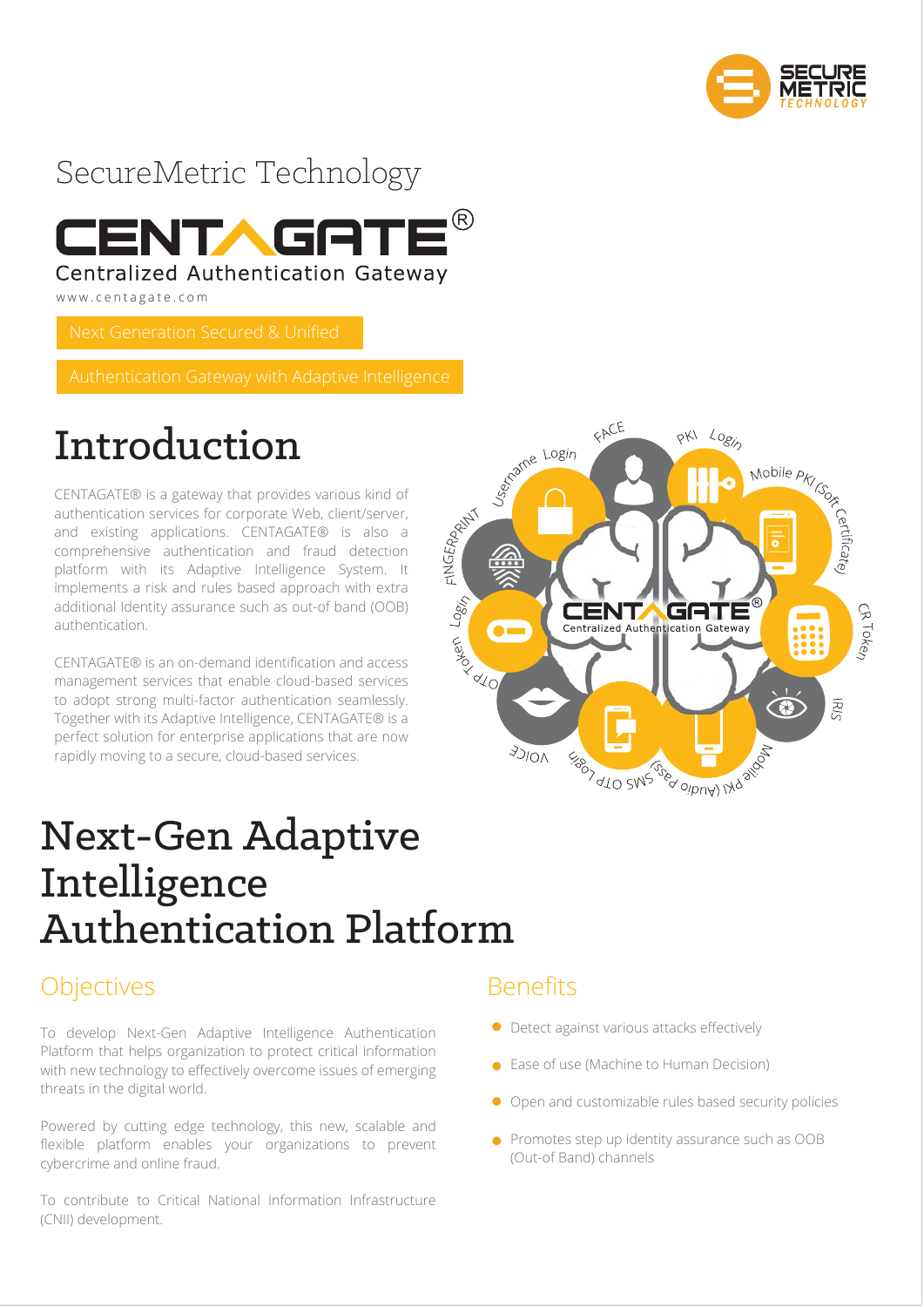

# What is Adaptive Intelligence?

A technic whose the objective is to programme how the system interprets and react information rather than to programme how a system solves specific problems.

CENTAGATE®, employs an intelligent approach in detecting authentication risks based on open and customizable security policies that require step up identity assurance.



## Patented Hybrid Adaptive Intelligence Scoring System

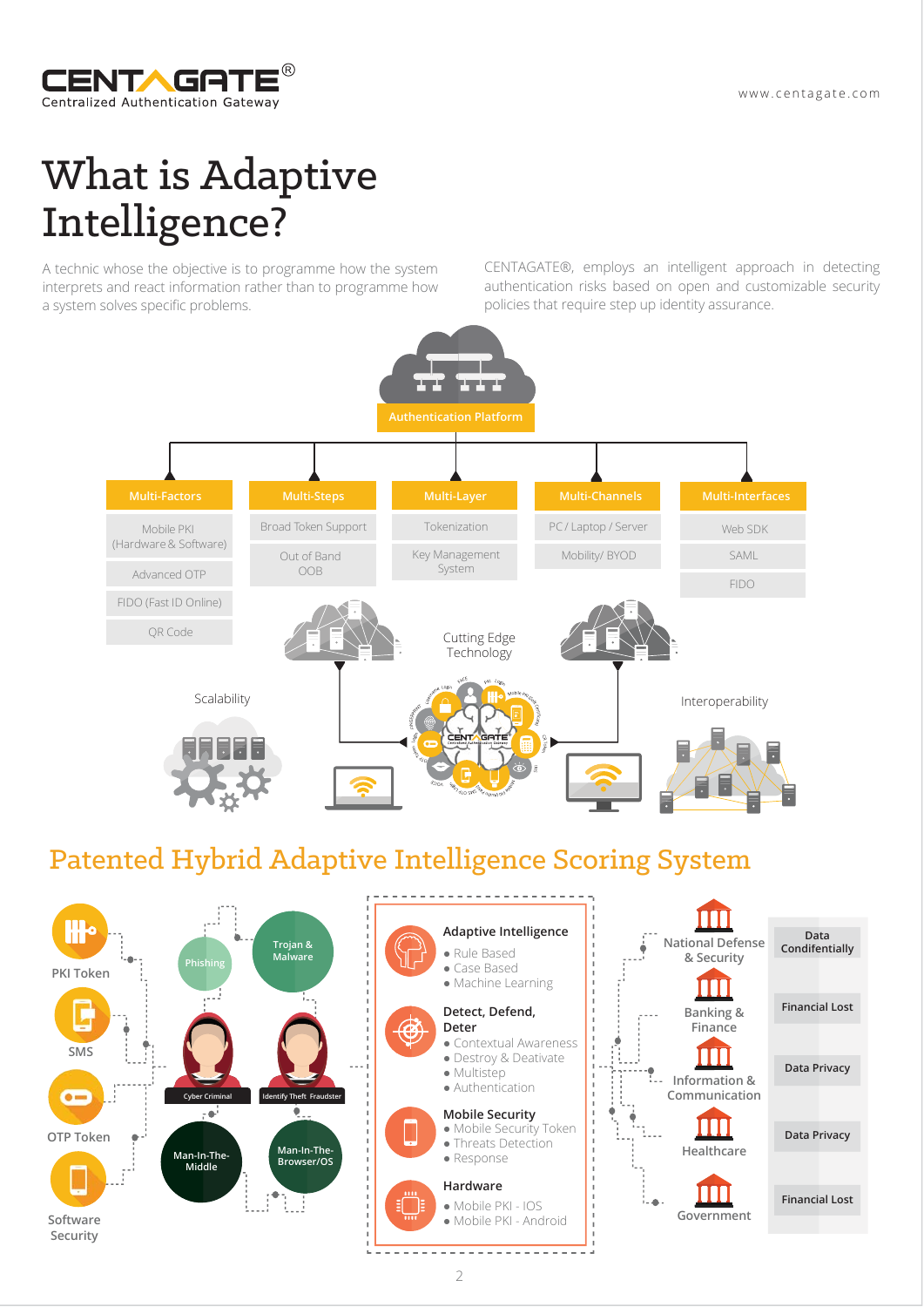

# Key Features Adaptive Intelligence

## How Scoring System Works

Adaptive intelligent utilizes machine learning technology to detect and respond to potential online fraud or intrusion. In this module, system will collect user's system behaviours and user's environment attributes in every login. Based on the rules defined, the scoring engine calculates the risk of each user authentication request. In case of high risk is detected, the system will ask for another step of authentication for identity assurance and effectively prevent fraudulent transaction to happen.



# What is an Authentication Gateway?

Authentication gateway is a solution platform to get user identity without complexity on each system. This will verify the user and then give verified user access to registered apps. Few methods to validate user are by implementing PKI, OOB, Challenge Q and A, OTP and the convincing password authentication.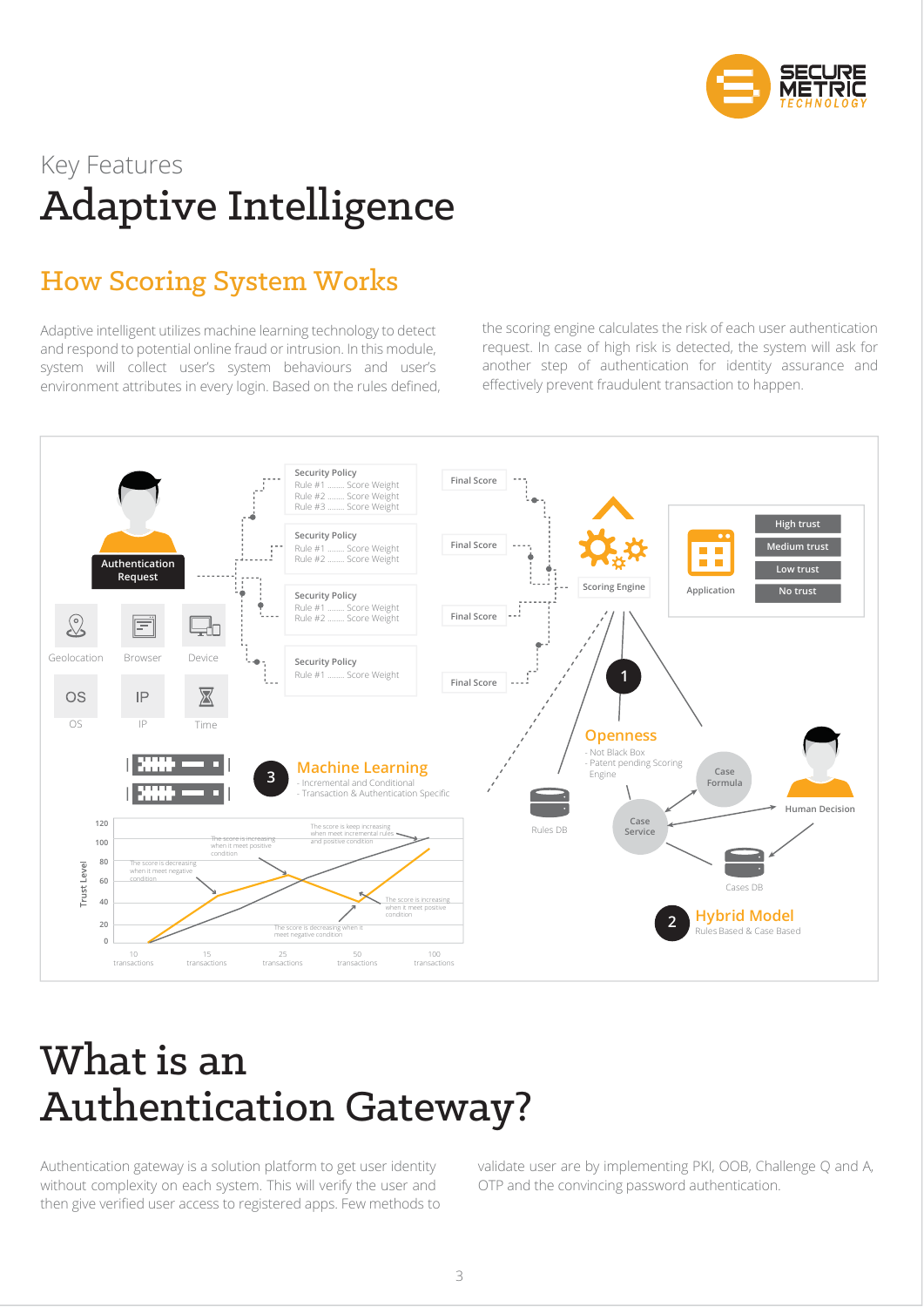

# Key Features Authentication Gateway

# 1) Multifactor and Multi-Step Authentication



# 2) Multi Channel Compatibility

### Centralized Mobility Management

With the current advancement on technology, authentication is now emerging on mobile device platforms. BYOD or Bring Your On Device is now becoming more popular than before.

### **Benefits**

- Self service option for device management ٠
- $\bullet$ Tokenization and KMS to ensure SECURITY stability of BYOD
- Mobile software SDK for integration  $\blacktriangle$
- Centagate solution to organizations mobile apps  $\bullet$

## 3) Multi Layer Protection

### Key Management System

Confidentiality with military grade key cryptography and encryption. Advanced security token life cycle solution that setups secure channel between server and user mobile (Mutually verified and encrypted).



Centralized Mobility Management Secure Card Flexible BYOD Solution

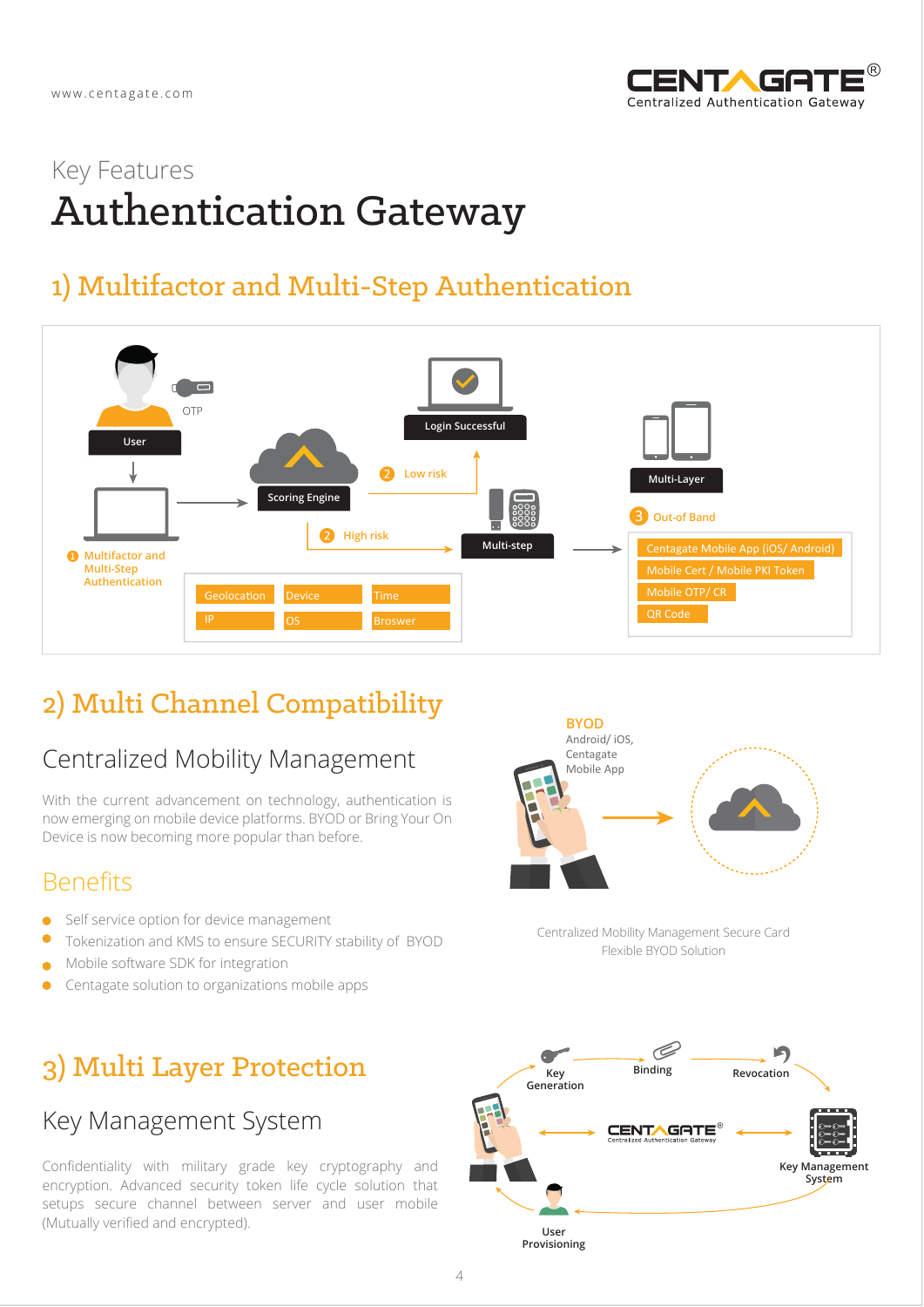

### Key Features Authentication Gateway (Multi Layer Protection) Tokenization



## 4) Multi Interfaces Platform

### Integration Method

**Web SDK -** Complete set up with services API for integration with your organization web application.

**Client App Proxy** – Suitable for internal organization with application that offers CENTAGATE® features and with zero to minimum integration work.

**FIDO** – Support for U2F FIDO alliance standard to extend authentication service using FIDO token.

**Centralized SSO -** Support SAML and compatible with AD Federation Service.



A secure & simple way to identity management. User ID credentials of your organization for multiple applications are centralized to a single user source.